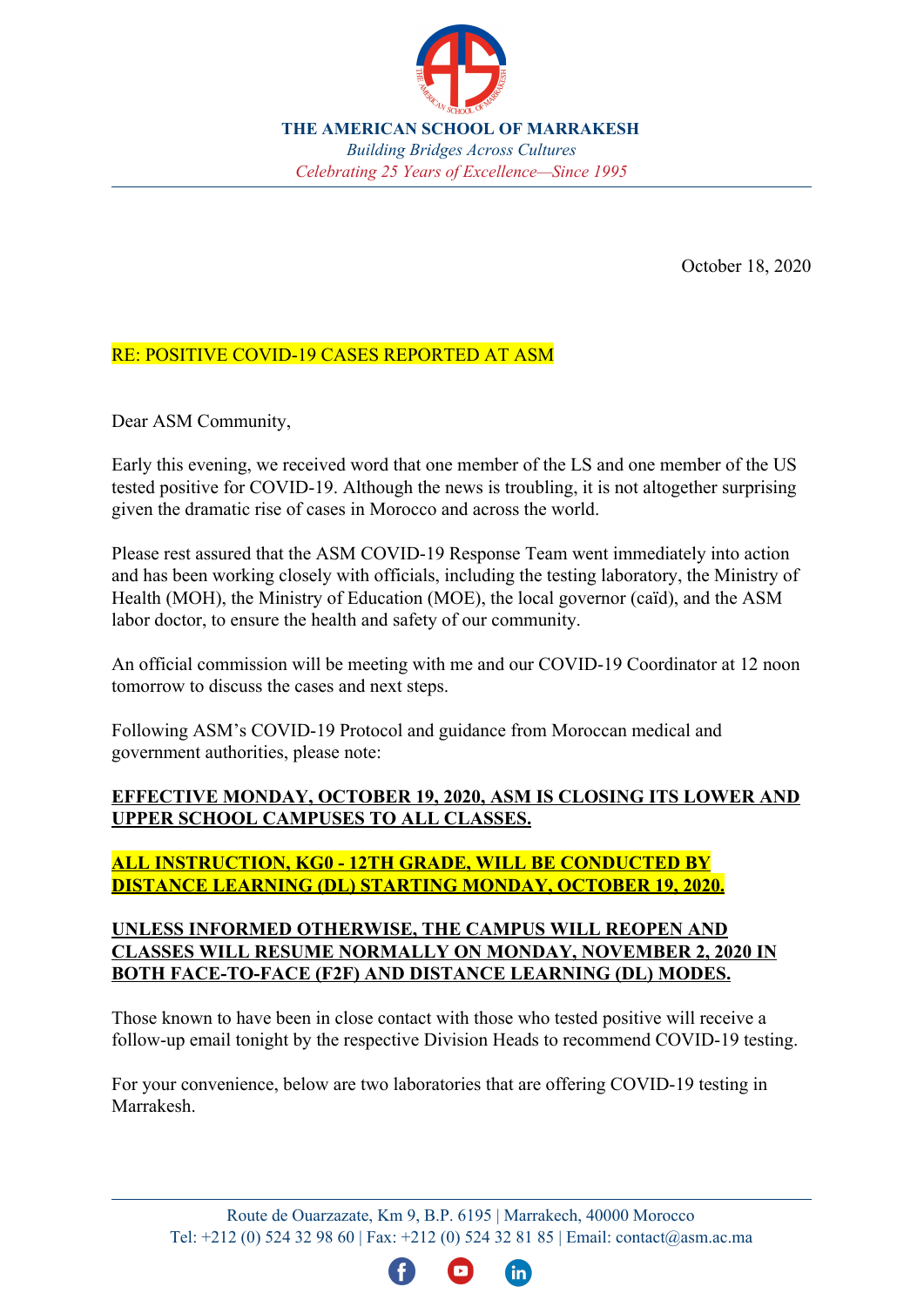|                                                                                  | <b>LABORATOIRE GUELIZ</b>                                                                                       | <b>LABORATOIRE DAR EL BAROUD</b>                                                                     |
|----------------------------------------------------------------------------------|-----------------------------------------------------------------------------------------------------------------|------------------------------------------------------------------------------------------------------|
| <b>Address</b>                                                                   | 182, Résidence Zaitouna, Avenue<br>Abdelkrim El Khattabi (1 minute<br>walk from the Train Station)<br>Marrakech | 276, Boulevard Mohamed V Marrakech (3<br>minutes walk from the Koutoubia<br>Mosque)                  |
| <b>Google Maps Link</b><br><b>Phone Number</b>                                   | https://goo.gl/maps/ZHAmXSd9GL<br>94kjCq9<br>05 24 42 33 22                                                     | https://goo.gl/maps/AmRcKUsr4vbEjGtt7<br>05 24 44 58 49                                              |
| <b>Testing Time</b>                                                              | From 8:00 a.m to 5:00 p.m<br>including weekends                                                                 | From 7h30 a.m. to 1.00 p.m. from<br>Monday to Friday and from 7h30 a.m. to<br>12.00 p.m on Saturdays |
| <b>Testing Results</b>                                                           | Within 24 hours if done in the<br>mornings or 48 hours if done in the<br>afternoons                             | Within 24 hours                                                                                      |
| <b>Price of PCR Tests if</b><br>performed in the<br>laboratory                   | 700 Dirhams                                                                                                     | 600 Dirhams (ASM community discount)                                                                 |
| <b>Price of serological</b><br><b>Tests if performed</b><br>in the laboratory    | 300 Dirhams                                                                                                     | 300 Dirhams                                                                                          |
| <b>Price of PCR Tests if</b><br>performed at home<br><b>Price of serological</b> | 900 Dirhams                                                                                                     | Not Applicable                                                                                       |
| <b>Tests if performed</b><br>at home                                             | 400 Dirhams                                                                                                     | Not Applicable                                                                                       |
| How to make an<br>appointment?                                                   | Please call the phone number<br>provided above                                                                  | Please call the phone number provided<br>above                                                       |

We will keep you informed as we learn more from the medical professionals and government authorities.

Thank you in advance for your patience and understanding as we persevere through this challenge. I wish you and your families good health and safety!

Sincerely,

Casey M. Asato, Ed.D. Head of School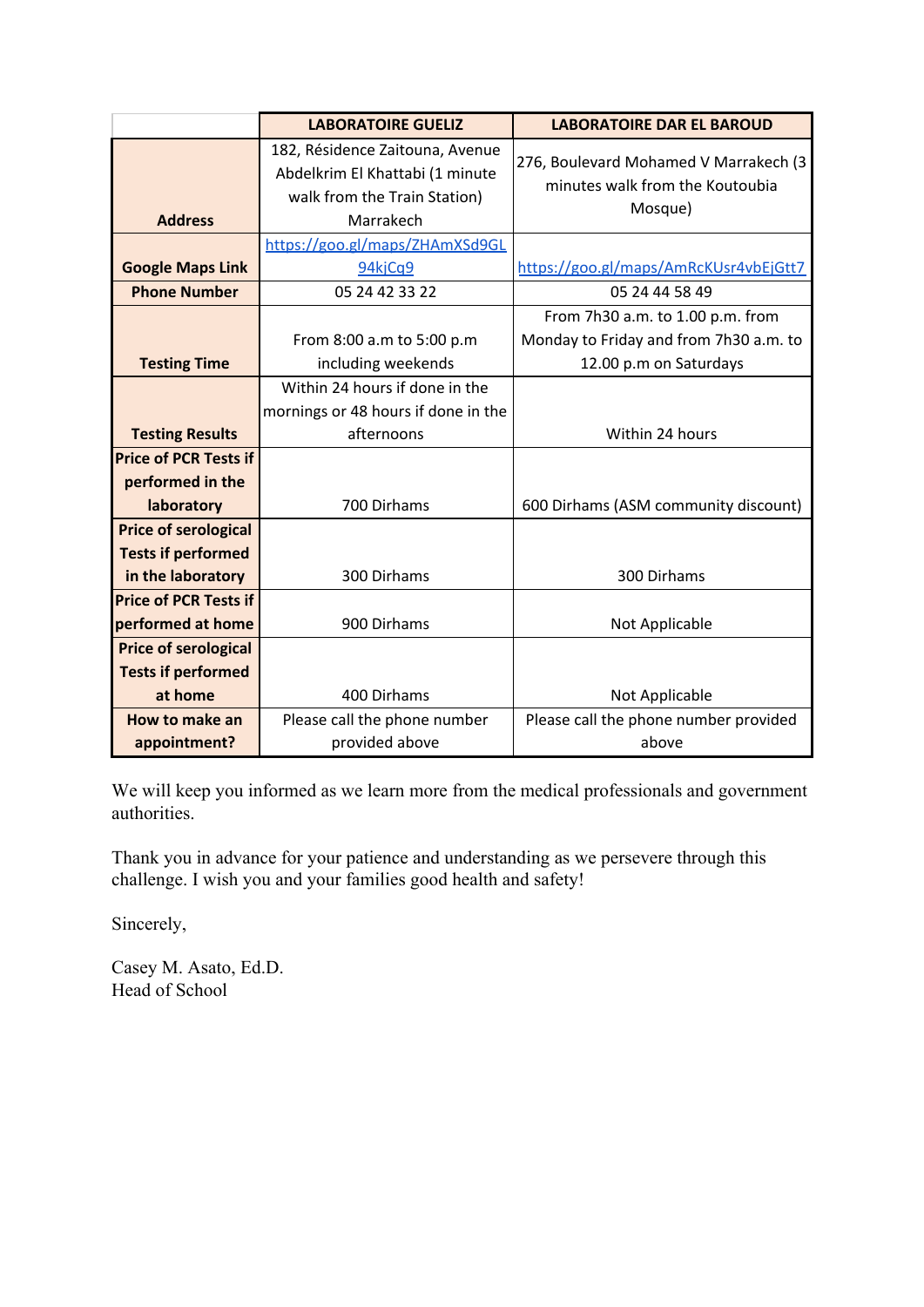

**THE AMERICAN SCHOOL OF MARRAKESH** *Building Bridges Across Cultures Celebrating 25 Years of Excellence—Since 1995* 

#### **Google Translation**

18 octobre 2020

# OBJET: CAS POSITIFS DE COVID-19 SIGNALÉS À L'ASM

Chère communauté ASM,

Tôt ce soir, nous avons appris qu'un membre de la LS et un membre du lycee US avaient été testés positifs au COVID-19. Bien que les nouvelles sont troublantes, elles ne sont pas tout à fait surprenantes étant donné la hausse spectaculaire des cas au Maroc et dans le monde.

Soyez assuré que l'équipe d'intervention ASM COVID-19 est immédiatement entrée en action et a travaillé en étroite collaboration avec les responsables, y compris le laboratoire de test, le ministère de la Santé (MOH), le ministère de l'Éducation (MOE), le gouverneur local (caïd), et le médecin du travail ASM, pour assurer la santé et la sécurité de notre communauté.

Une commission officielle se réunira avec moi et notre coordinateur COVID-19 à midi demain pour discuter des cas et des prochaines étapes.

Conformément au protocole COVID-19 de l'ASM et aux conseils des autorités médicales et gouvernementales marocaines, veuillez noter:

## **NOUS FERMONS NOTRE CAMPUS (ÉCOLE PRIMAIRE, COLLÈGE ETE LYCÉE) ¬ PARTIR DE DEMAIN 19 OCTOBRE 2020. LES COURS SERONT DONNeS PAR UN APPRENTISSAGE À DISTANCE**

## **TOUTES LES INSTRUCTIONS, KG0 - 12ÊME GRADE, SERONT DONNeES PAR UN APPRENTISSAGE ¬ DISTANCE (DL) ¬ PARTIR DU LUNDI 19 OCTOBRE 2020**

## **SAUF INFORMe AUTREMENT, LE CAMPUS ReOUVRIRA ET LES COURS REPRENDRONT NORMALEMENT LE LUNDI 2 NOVEMBRE 2020 EN MODES** D'APPRENTISSAGE FACE À FACE (F2F) ET À DISTANCE (DL).

Ceux qui sont connus pour avoir été en contact étroit avec ceux qui ont été testés positifs recevront ce soir un e-mail de suivi des chefs de division respectifs pour recommander le test COVID-19.

Pour votre commodité, vous trouverez ci-dessous deux laboratoires qui proposent des tests COVID-19 à Marrakech